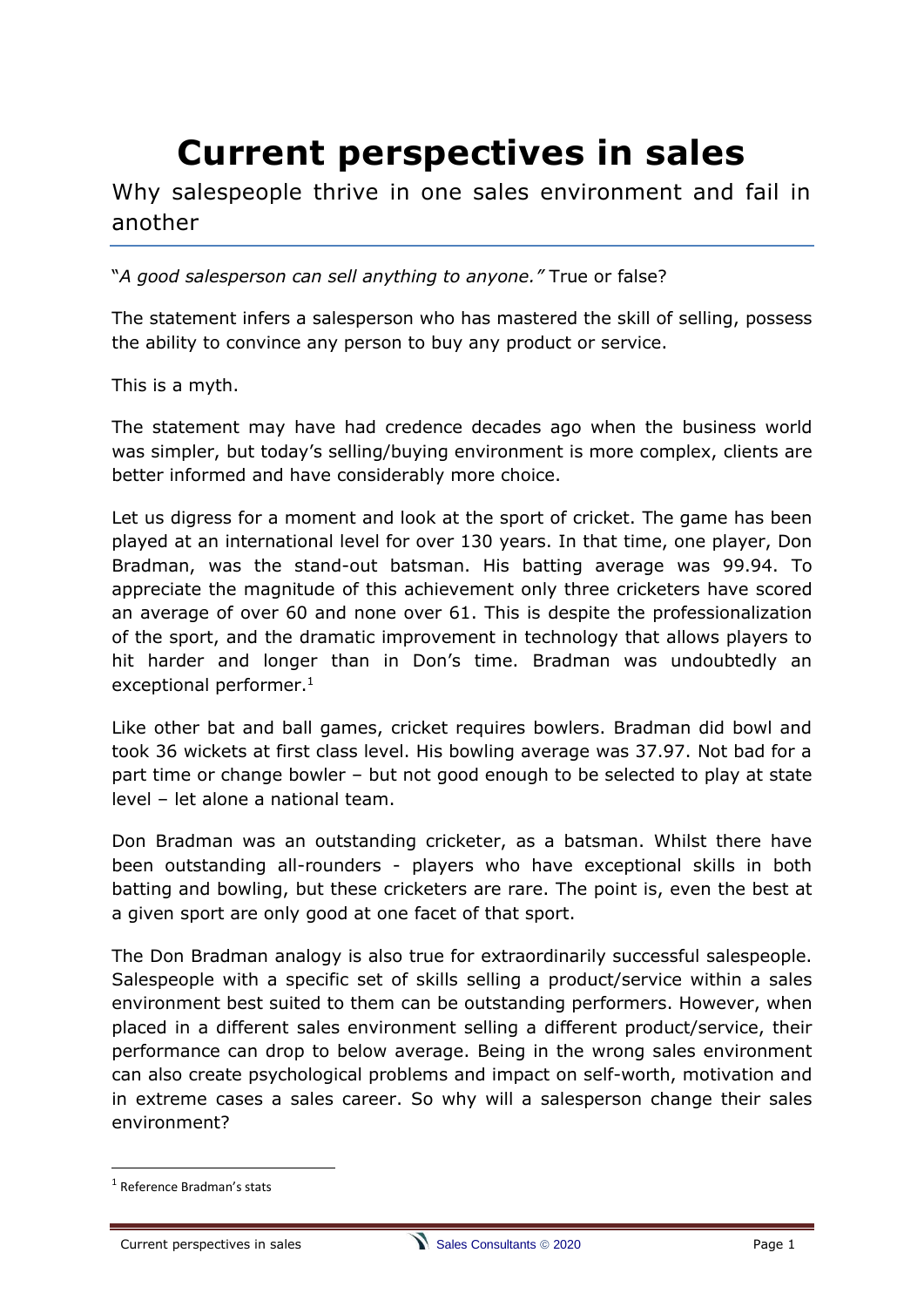There are two main reasons:

- 1. Unaware there are different sales environments and the risk associated with change
- 2. Advice given by others who are equally uninformed.

# **Sales environments - an introduction**

Any product or service can be matched to one of four distinct sales environments. Salespeople who consistently produce a high level of sales outcomes have the skills and attributes aligned to their matching sales environment. For a sales manager to be most effective their skills set needs to correspond in the same way.

The days when a salesperson had all the product knowledge are long gone. Search engine technology and social media provide the client with instant information about a product/service and its corresponding competitor products/services. Changes have impacted on how marketing, leadership, governance, and other business functions operate. However, few changes have happened in business-to-business sales roles.

Sales trainers and course designers have introduced a multitude of sales programs including but not limited to strategic selling; relationship selling; consultative selling; conceptual selling; visionary selling and smarter selling. Whilst most of these concepts may add to the growing body of knowledge, many contain similar theories and or use content comparable to that developed in the 1960 and 70's. For example, *'close early and close often.'* To rely solely on sales technique in more sophisticated and complex sales settings will result in failure.

A sales environment is influenced by core elements including:

#### **The customer/client's need and knowledge**

A customer/client's knowledge and experience with a product/service can range from none to extensive. A product/service value can be critical to a business's success or at the other extreme it could be a commodity. Depending on these variables a salesperson needs to be aware of their individual customer/client's past and present expose to their and or competitor product/service.

#### **Product complexity and need for product/service support**

Depending on the product/service the sales process can be straightforward involving one sales call to the decision maker. No or minimal post sales service may be required. In other industries sales calls will involve multiple contacts within the organisation over an extended period before confirmation is possible. Strategic account management often follows.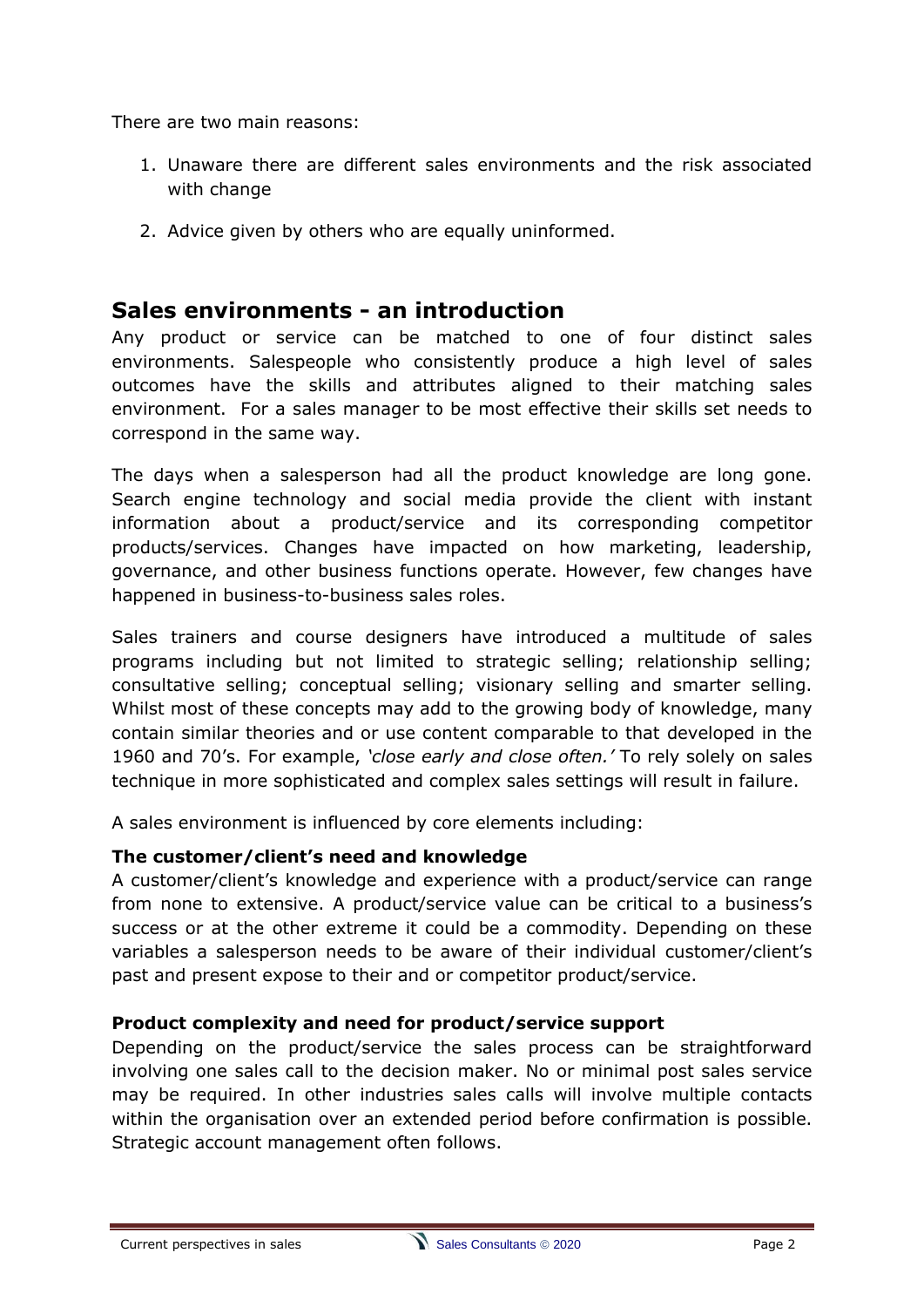#### **The product or service life cycle**

The product/service life cycle can be new to the market and therefore somewhat unknown. Alternatively, it may have been around for many years, well known by customer/clients and become a commodity and near the end of its life cycle? The optimum selling strategy is determined by the product/service fit in relation to its life cycle.

#### **The competitive environment**

A salesperson's products/services are compared by analysing external and or internal competitors. External competitors are the salesperson's most common and the internal competitor occurs when the client uses their own resources. In the latter the customer/client becomes a competitor. The number of people involved in the decision process can add complexity and increase the selling/buying cycle. External competitor behaviour can be aggressive to low key.

#### **The salesperson's natural sales style**

Most salespeople have two sales style patterns with one being dominant. There is no sales style pattern better than another, but a salesperson needs to know their sales style to understand how they sell and their natural communication manner. This may not necessary be compatible with how the customer/client wants to buy so the salesperson needs to shift their style accordingly. Lack of style shifting ability is the core reason why many salespeople fail.

#### **The salesperson's competence**

This is the ability to use a sales process, match with the buying process, and apply the required skills and strategies.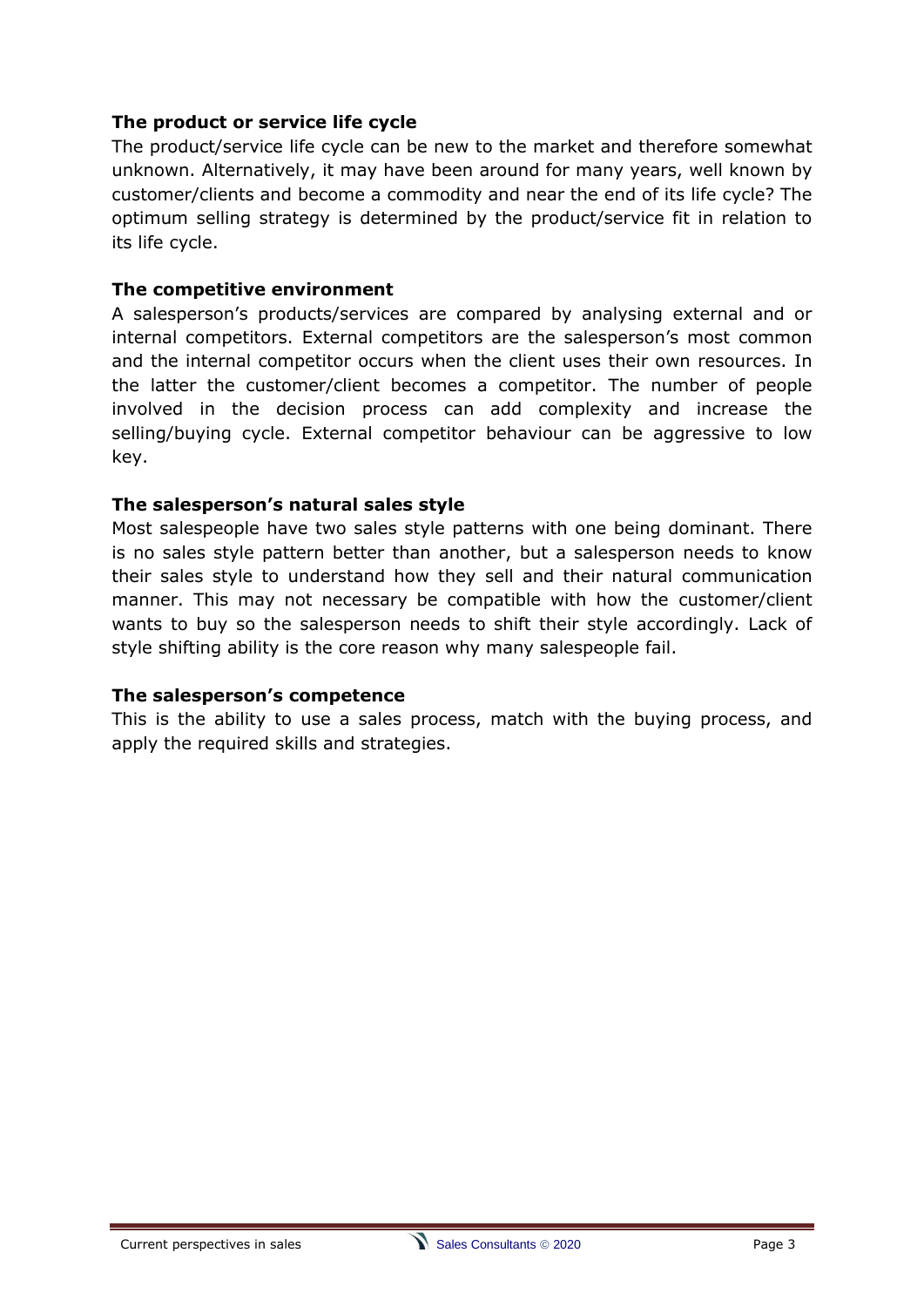Sales attributes need to be in line with one of four sales environments to maximize effectiveness. These are:

# **Environment 2: Salesperson as**

*Advisor.* the customer has limited experience with the product - but it has high importance to the client &/or requires technical

support

# **Environment 3: Salesperson as**

*Partner.*

the customer is highly experienced in working with the product - and it is critical to the overall client's business success

# **Environment 1: Salesperson as**  *Educator* **.**

the customer has limited experience with the product - and the product is not necessarily high on the customer's 'must do' list

# **Environment 4: Salesperson as**  *Facilitato***r.**

the customer understands the product and simply wants the best product &/or price available

# **Environment 1**

The product/service is new to the market or has been available and not known to the customer/client. The salesperson has a short-term advantage over their competitors and a limited window of opportunity to sell as much volume as possible until a similar product/service is offered by competitors. The profit margin in Environment 1 is high because for a period of time there is no market pressure from competitors to reduce prices. This provides the company with an opportunity to recoop some or all of it's investment in research, development and set up costs.

Industry examples: Apple's first release of the iPad, door to door industrial chemicals and some domestic financial services.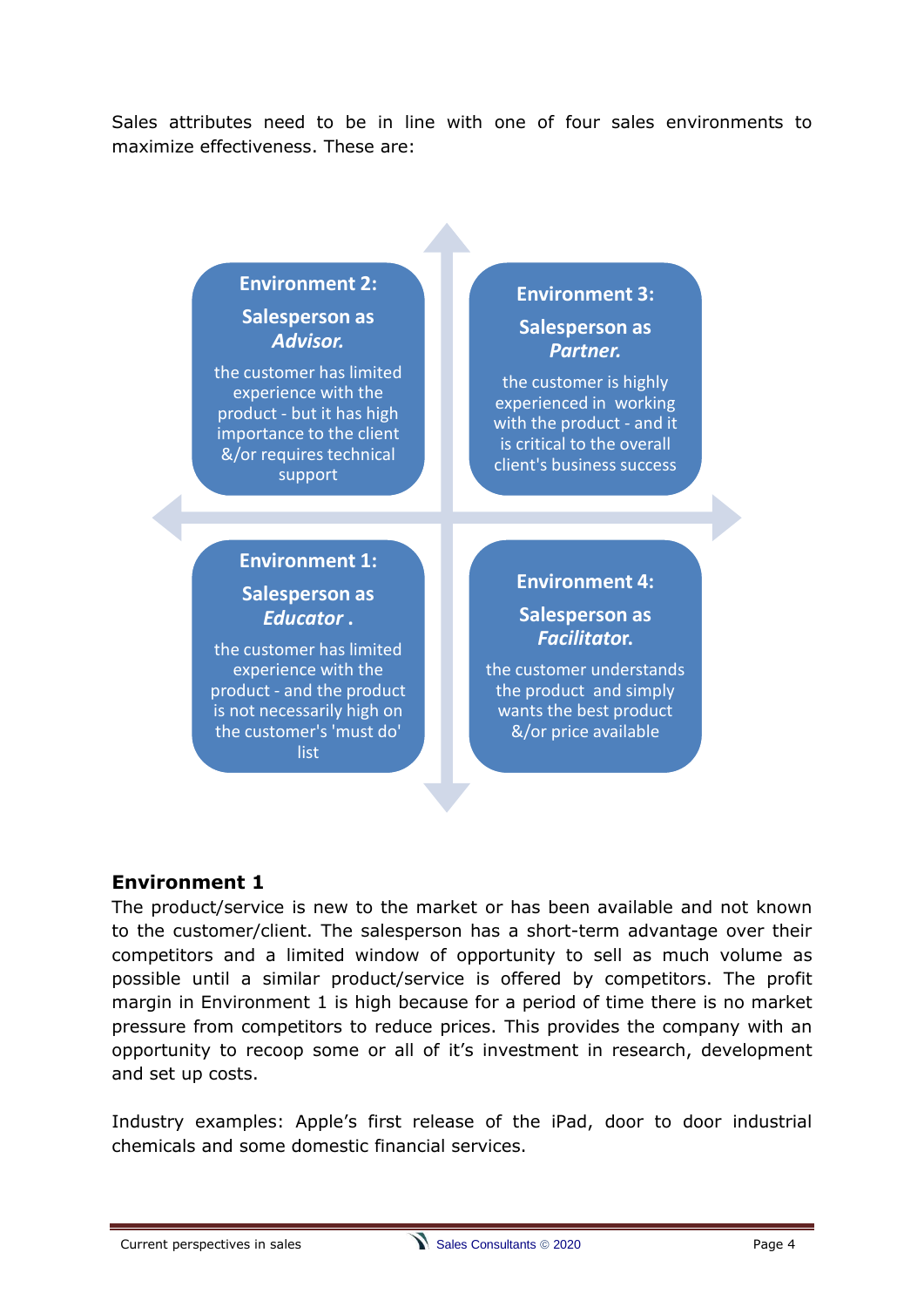#### **Sales Style**

The salesperson working in this environment has an Action/Expressive Sales Style. This doesn't preclude other selling styles from being successful but the tendency is these traits. This salesperson is confident in their ability and has a strong work ethic. When there are sales obstacles or high sales targets to achieve they increase their energy and sales activity to meet the demand. Their behaviour toward sales support people can be confrontational and aggressive particularly when under pressure. Some clients may feel intimidated by their bold and assertive manner.

#### **Selling Skills**

The successful salesperson in this sales environment has perfected the following skills:

1. Business Development. Much of their time is spent seeking new business. They enjoy the hunt and uncovering new sales opportunuities.

2. Qualifying. They qualify early in the sales process because they don't waste their time with a person who hasn't the authority to purchase.

3. Presentation. Prior to a major sales presentation they plan for potential sales objections and reherse until they feel confident and competent. Their aim is to project a professional image to increase their chances of a confirmed sale.

4. Sales objections. They know and practise handling every possible sales objection. The less experienced salesperson can appear defensive in front of a customer/client if they haven't been through this rigour.

5. Closing. Their self-worth is high so they expect to win the business. Coming second isn't an option for them.

6. Follow-up. This is mostly done well.

#### **Management and Motivation**

They are motivated by recognition and status such as awards and public acknowledgement for their achievements. Their ego drives them to break previous sales records. They can have a postitive impact on younger salespeople in the team. The combination of being good at their craft and a healthy ego can make these salespeople difficult to manage. They will respect and work with a sales manager who can demonstrate sales competence in areas they need improvement.

These salespeople enjoy the hunt for new business and tend to get bored in an account management role.

Current perspectives in sales **Sales Consultants © 2020** Page 5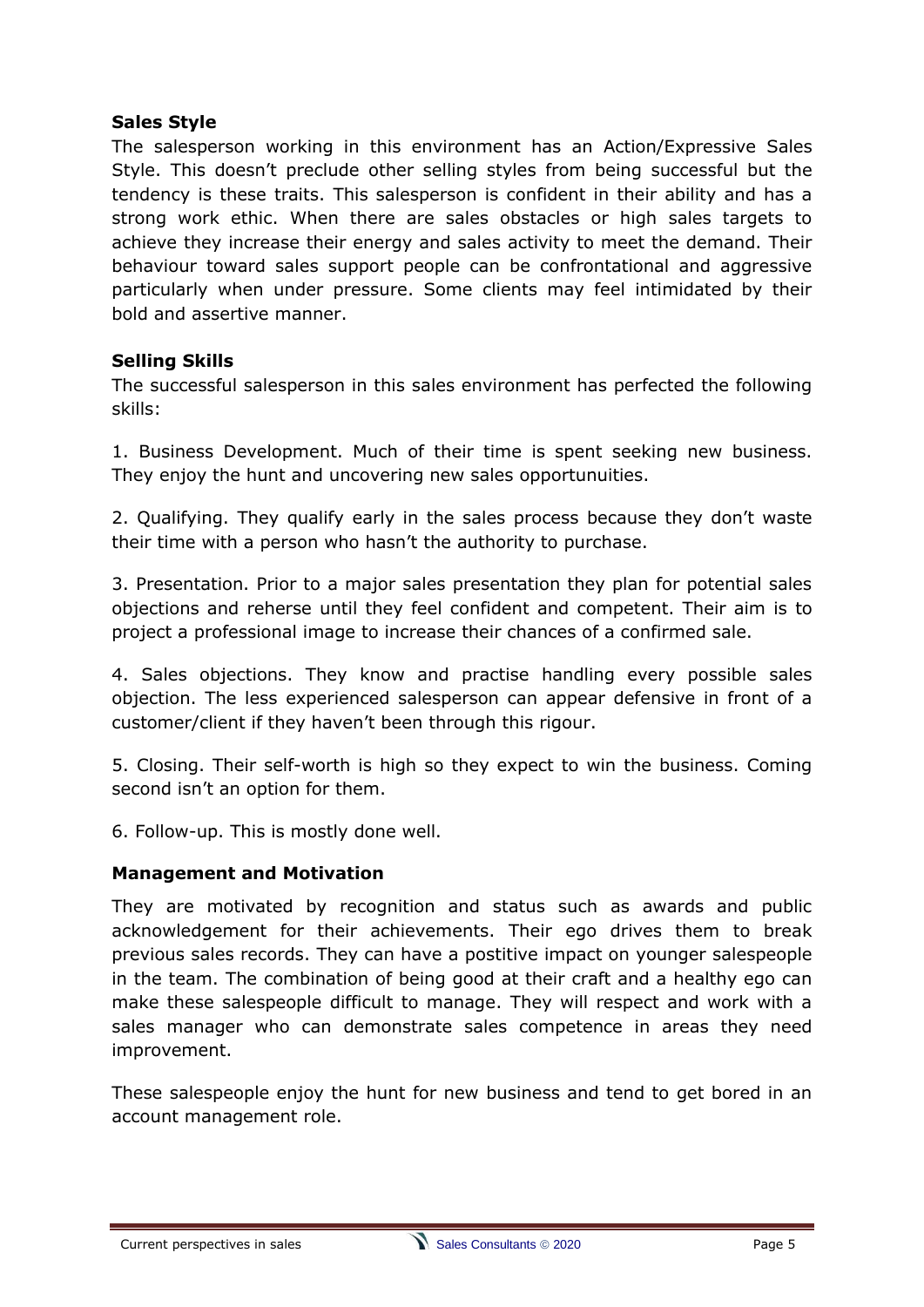# **Sales Environment 2**

The customer/client has limited knowledge and experience with product/service so they need advice and ongoing support for a period of time to gain full value. Profit margins in Environment 2 can be high even though more competitors compete for the same business.

Industry examples: Software, consulting services and high end medical equipment.

#### **Sales Style**

The sales style most often is Analytical/Action. These salespeople are strategic, considerate and methodical in the way they go about solving customer/client needs. Their greatest strengths are persistence, focus and attention to detail. They tend to overload themselves with too many activities and can end up stressed and prone to procrastinate.

#### **Selling Skills**

These salespeople tend to be strong in the areas of:

1. Impact. These skills are associated with creating a good first impression.

2. Presentation. This sales enviroment can have long selling cycles so when a qualified sales opportunity arises getting this part of the sales process right is vital. Time is invested in planning and developing a tailored presentation.

3. Strategic Account Management. Once the sale has been confirmed the salesperson makes sure the agreed objectives will be meet. They do this by activily managing the account and seeking other sales opportunities within the client organisation. Salespeople in this sales environment are good at developing and maintaining ongoing client relationships.

#### **Management and Motivation**

These salespeople can set unrealistic goals and in doing so push themselves to the point of exhortion and become negatively stressed. This can have a domino effect on those around them. To positively influence their wellbeing and productivity review their accounabilities and guide them in setting workable sales goals, activities and deadlines.

They are intelligent and highly motivated salespeople who have a lot of stamina; motivated by doing an outstanding job and receiving positive recognition along the way. Often ambitious and career driven these salespeople respond to public recognition which can drive them to higher levels of performance. They welcome opportunities to be coached and or mentored. Generally the selling skills requiring improvement are business development, handling objections and closing.

Current perspectives in sales Sales Consultants © 2020 Page 6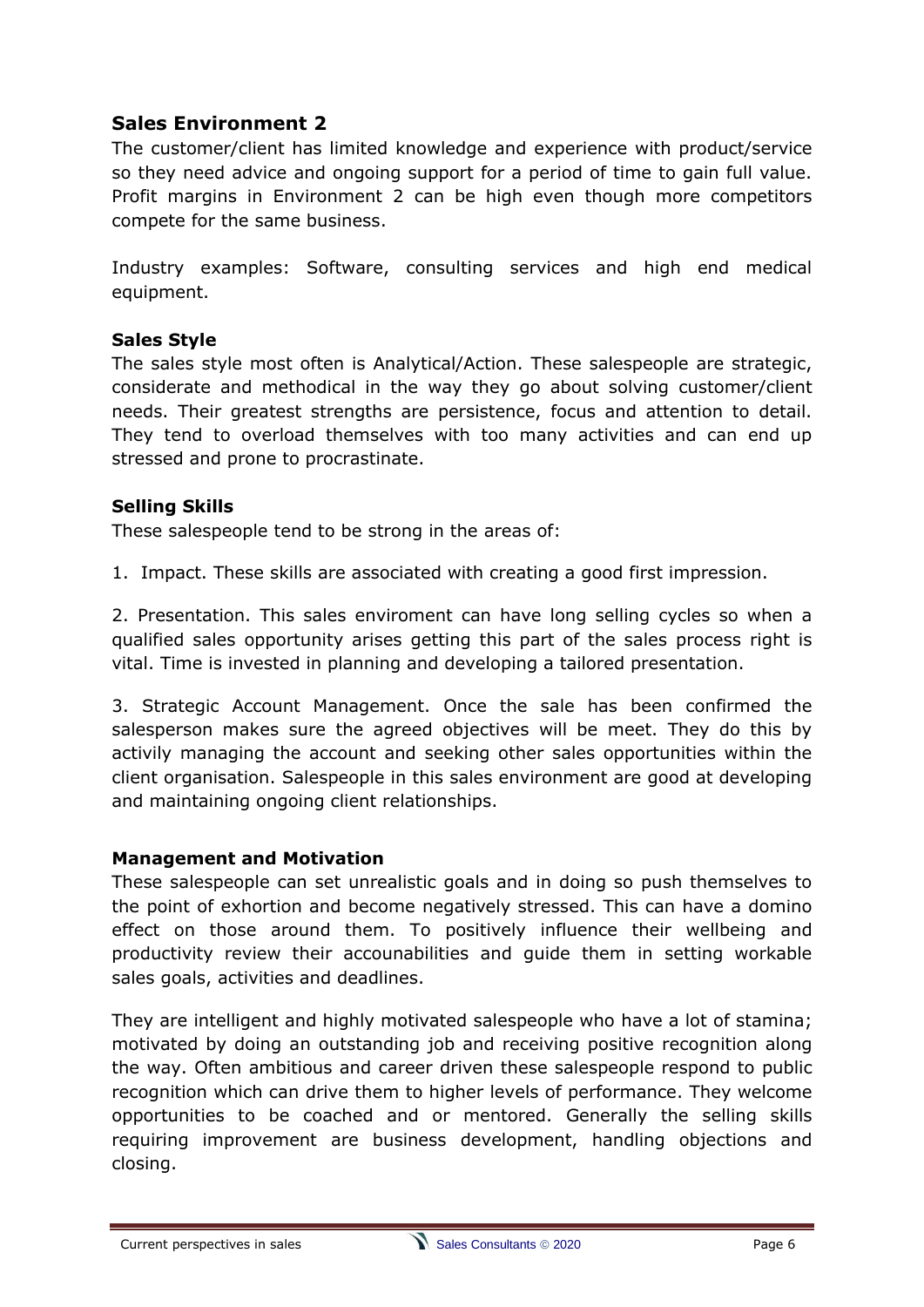# **Sales Environment 3**

These salespeople work on a regular sales call cycle. They have a great deal of product/industry and customer/client knowledge. The market is very competitive with many similar products/services forcing a downward pressure on prices and profitability. The salesperson takes great pride in their customer service and dependability and can be more loyal to their customer/clients than their employer. Because pricing is so competitive and no or few product/service differentiation the customer/client will purchase from the salesperson with whom they have the greatest rapport. If the salesperson resigns from their employer and joins a competitor it is not unusual for the client to follow the salesperson to their next employer.

Industry examples:Electrical wholesale, nursery and plumbing trade suppliers.

#### **Sales Style**

Salespeople with a Harmonious/Analytical Sales Style are attracted to this type of sales environment. They are reliable, considerate, conciencious and get much job satisfaction from being of service to their customer/clients. Their sense of self-worth can be affected when it is tied too heavily to customer satisfaction. A tough customer/client can take advantage of their gentle nature.

#### **Selling Skills**

This salesperson's greatest selling strengths are in customer service and getting regular repeat sales. In time they develop a loyal customer/client following and sales are based on a solid long term relationship rather than selling skills. They naturally demonstrate empathy when given a sales objection. Business development is avoided or minimised because they spend most of their time managing existing accounts. Overservicing can be a problem and costly to the employer. Excuses will be used when asked to increase business development activity. They would benefit by developing assertive skills, business development, handling sales objections and closing.

#### **Management and Motivation**

These salespeople have a strong work ethic and given a choice would like to be left alone in their sales territories. They can be sensitive and become subserviant when a customer/client behaves agressively. Developing greater self-worth and self-confidence would benefit them greatly particularly in conflict situations. They have a tendency to be single minded blaming their own company when things go wrong rather than considering it could be the customer/client's fault. Greater assertiveness and a driving need to achieve current sales opportunities is required. Acknowledging and demonstrating appreciation for a job well done will create a positive response from them.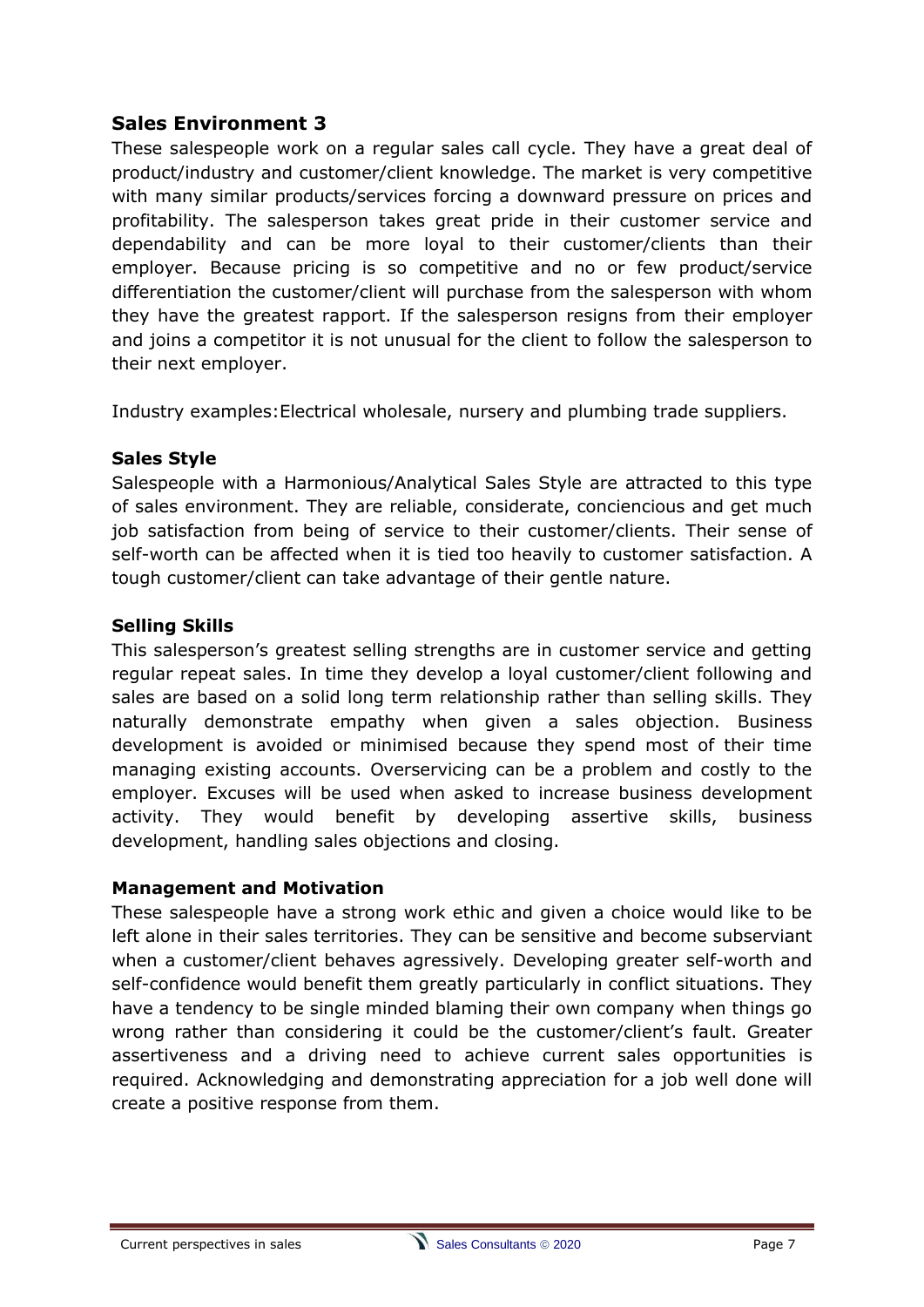#### **Sales Environment 4**

Product/services are at the tail end of their life cycle and or have reached saturation point in the market. Profit margins in most instances are slim so volume is needed to make a profit. Customer/clients are well informed, know what they want and have a tendency to shop around for the best price. The salesperson needs to keep themselves busy or boredom could set in as they wait for a customer/client to enter their premises or for the phone to ring. They need to be able to quickly adjust their energy level and react when they connect with a customer/client.

Industry examples: Retail and on-line businesses.

#### **Sales Style**

Sales Environment 4 attracts all types of salespeople with many trying sales for the first time including those who have just left school. Accomplishing sales tasks reliably, working consistently and not being under emense pressure attracts an Harmonious Style Salesperson. They are dependable, have a warm and friendly manner and can develop long term customer relationships. They can be remarkably versatile and adapt to a range of sales situations but avoid being criticised or challenged.

#### **Selling Skills**

To attract customers advertising and sales promotions are heavily relied apon so the need to undertake business development is not applicable. However the ability to be able to provide excellent customer service to encourage repeat business is mandatory. Product knowledge is essential in order to establish credability with the customer though, in many cases the customer knows as much or more than the salesperson. They benefit greatly when sales skills training is tailored to suit this sales environment.

#### **Management and Motivation**

Management need to set realistic sales goals. During quiet periods brief sales training sessions can motivate the sales team. This will keep them mentally active and responsive. They like working within a team environment so activities focussed on helping each other can provide positive interaction between salespeople. Public recogntion and reinforcement of desired behaviours can be motivating.

I began by highlighting Don Bradman, a standout batsman but considered an average bowler. A salesperson who works in a sales environment best suited to their intrinsic sales skills and personality traits has the potential to become an outstanding sales performer. However, in the wrong sales environment the outcome is often outright failure and a belief that sales is not for them.